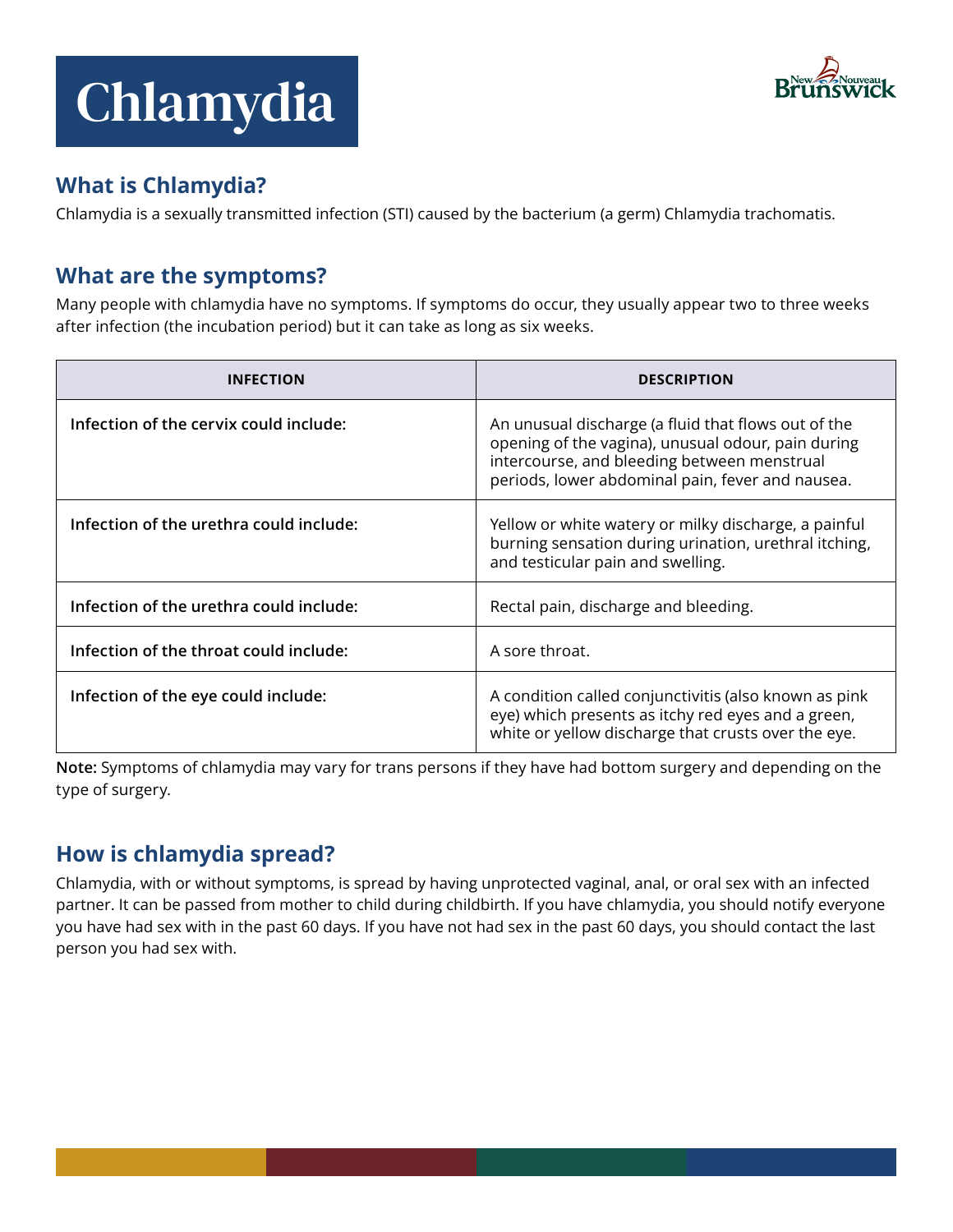

### **How is chlamydia diagnosed?**

- Testing for chlamydia can be done with a urine test or through swabbing; a swab from the cervix and urethra.
- You should be retested for chlamydia 6 months after your diagnosis
- You should also be tested for other sexually transmitted and blood borne infections.

## **What happens if chlamydia is left untreated?**

- Untreated chlamydia can spread to reproductive organs and cause sterility. It can also cause Pelvic Inflammatory Disease (PID) or cause swelling and pain in the testicles and inflammation of the prostate.
- A pregnant woman with chlamydia may have a miscarriage. She could also pass chlamydia to her baby during childbirth.
- People who have chlamydia may be more likely to become infected with Human Immunodeficiency Virus (HIV).
- People who have both HIV and chlamydia are more likely to spread HIV to others.

### **Who is at risk of getting chlamydia?**

Anyone who is sexually active can get chlamydia. You are at greater risk of getting chlamydia if you:

- Are younger than 25 and sexually active with many partners.
- Have unprotected sex (vaginal, oral or anal) with an infected partner.
- Have sex with a sex worker.
- Have ever had an STI.

#### **How can chlamydia be prevented?**

Individuals who are sexually active should:

- Limit the number of sexual partners and avoid sex with people whose sexual history is unknown.
- Always use condoms when having sex (vaginal, oral, or anal) or a dental dam (a sheet of latex).
- Avoid the use of alcohol and other drugs that might cloud thinking and lead to high-risk behavior.